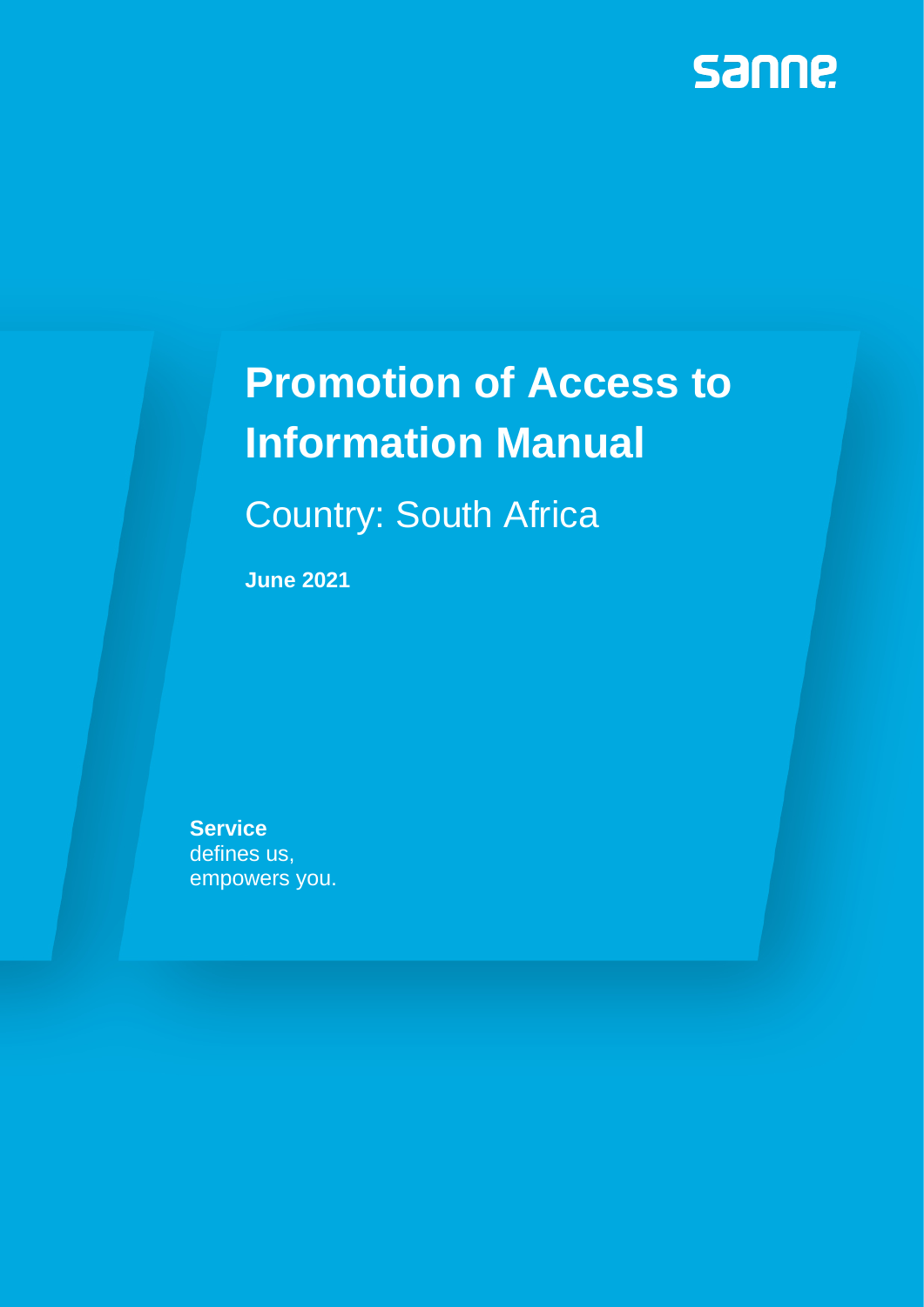

# **Table of Contents**

| 10. Remedies available when an institution refuses a request for information13 |  |
|--------------------------------------------------------------------------------|--|
|                                                                                |  |
|                                                                                |  |
|                                                                                |  |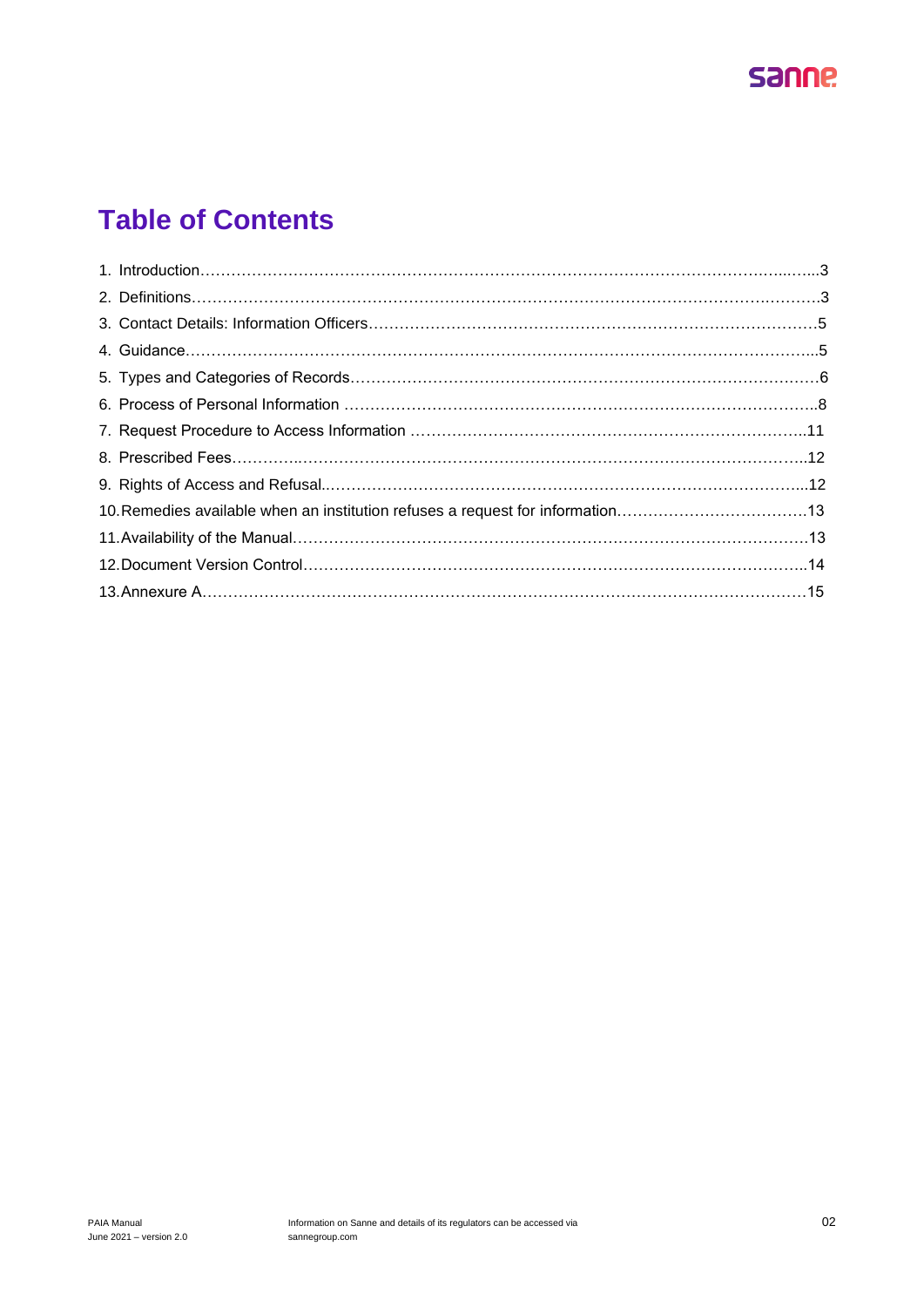

## **1. Introduction**

### **1.1 Purpose**

This manual has been prepared in terms of section 51 of the Promotion of Access to Information Act, No. 2 of 2000 ("PAIA") and section 23 of the Protection of Personal Information Act, No.4 of 2013 ("POPIA"). PAIA was enacted to give effect to the constitutional right of access to any information held by public (government) or private (non-government i.e. companies) bodies that is required for the exercise or protection of any rights. POPIA was enacted to promote the protection of personal information processed by public and private bodies. This manual will enable you to know what procedural and other requirements must be met when requesting access to information as prescribed by PAIA. It is important to note that PAIA recognises certain limitations to the right of access to information, including, but not exclusively, limitations aimed at the reasonable protection of privacy, commercial confidentiality, and effective, efficient and good governance, and in a manner which balances that right with any other rights, including such rights contained in the Bill of Rights in the Constitution.

This manual is intended to foster a culture of transparency and accountability by giving effect to the right to information that is required for the exercise or protection of any right and to actively promote a society in which the people of South Africa have effective access to information to enable them to more fully exercise and protect their rights

## **1.2 Policy Scope**

• This policy applies to all staff and entities within Sanne South Africa which includes the following

## **2. Definitions**

**"Biometrics"** means a technique of personal identification that is based on physical, physiological or behavioural characterisation including blood typing, fingerprinting, DNA analysis, retinal scanning and voice recognition.

**"Client"** refers to any natural or juristic person that receives services from the Entities.

**"Constitution"** means the Constitution of the Republic of South Africa, 1996.

**"Data Subject"** means the natural or juristic person to whom the personal information relates.

**"Deputy Information Officer"** means the person to whom the Information Officer has delegated their power and duties to. This means that the Deputy Information Officer will receive requests for information, facilitate these requests and provide the necessary assistance to applicants on behalf of the Information Officer.

**"Entities"** means Sanne Fund Services SA (Pty) Ltd and Sanne Management Company (RF) (Pty) Ltd. **"Information Officer"** means the person tasked with ensuring compliance with the provision of PAIA and POPIA. The position is normally assigned to the head of an entity e.g. Country Head, Managing Director etc. and must be registered with the South African Information Regulator.

**"Information Regulator"** means the Information Regulator established in terms of section 39 of POPIA. **"Person"** means a natural person or a juristic person.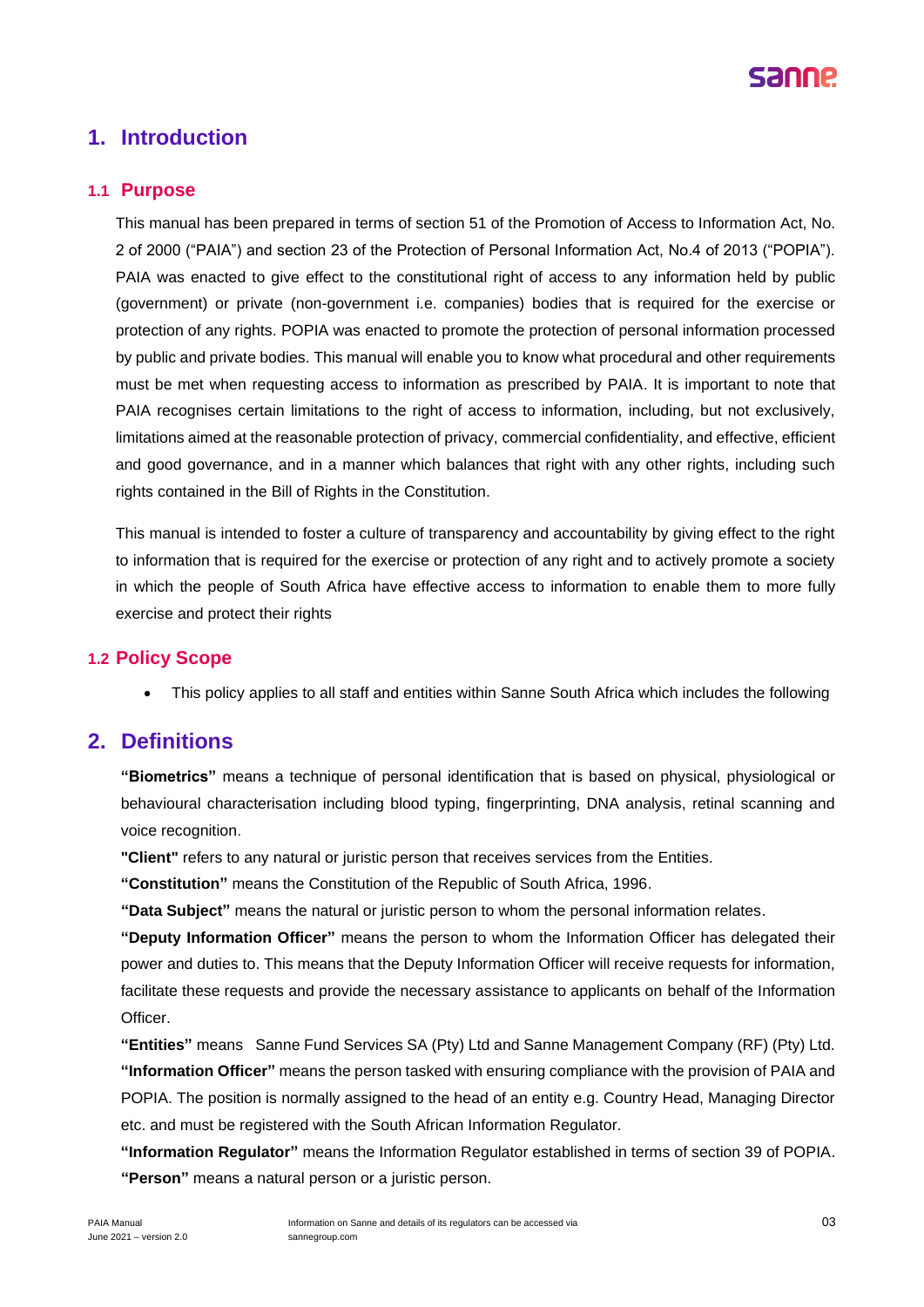

**"Personal Information"** means information relating to identifiable, living, natural person or an identifiable existing juristic person (company or organisation) including but not limited to:

- $\circ$  information relating to the race, gender, sex, pregnancy, marital status, national, ethnic or social origin, colour, sexual orientation, age, physical or mental health, well-being, disability, religion, conscience, belief, culture, language and birth of the person;
- $\circ$  information relating to the education or the medical, financial, criminal or employment history of the person;
- o any identifying number, symbol, e-mail address, physical address, telephone number, location information, online identifier or other particular assignment to the person;
- o the biometric information of the person;
- o the personal opinions, views or preferences of the person;
- $\circ$  correspondence sent by the person that is implicitly or explicitly of a private or confidential nature or further correspondence that would reveal the contents of the original correspondence;
- o the views or opinions of another individual about the person; and
- $\circ$  the name of the person if it appears with other personal information relating to the person or if the disclosure of the name itself would reveal information about the person.

**"Personal Requester**" means a requester seeking access to a record containing personal information about themselves.

**"Personnel"** refers to any person who works for or provides services to or on behalf of the Entities, and receives, or is entitled to receive, remuneration and any other person who assists in carrying out or conducting the business of the Entities. It includes, without limitation, directors (executive and nonexecutive), all permanent, temporary and parttime staff, as well as contract workers.

**"Processing"** means any operation or activity or any set of operations, whether or not by automatic means, concerning personal information, including:

- o the collection, receipt, recording, organisation, collation, storage, updating or modification, retrieval, alteration, consultation or use;
- $\circ$  dissemination by means of transmission, distribution or making available in any other form; or
- merging, linking, as well as restriction, degradation, erasure or destruction of information.

**"Record"** means any recorded information regardless of form or medium, including for example, written documents, video materials etc.

**"Requester"** means any person making an access to information request.

**"Responsible Party"** means a public or private body or any other person which, alone or in conjunction with others, determines the purpose of and means for processing personal information.

**"Staff"** includes full time employees, fixed term contractors, temporary staff, executive and non-executive directors.

**"Third Party"** means any natural or juristic person who is not the requester, or such party acting on behalf of the requester.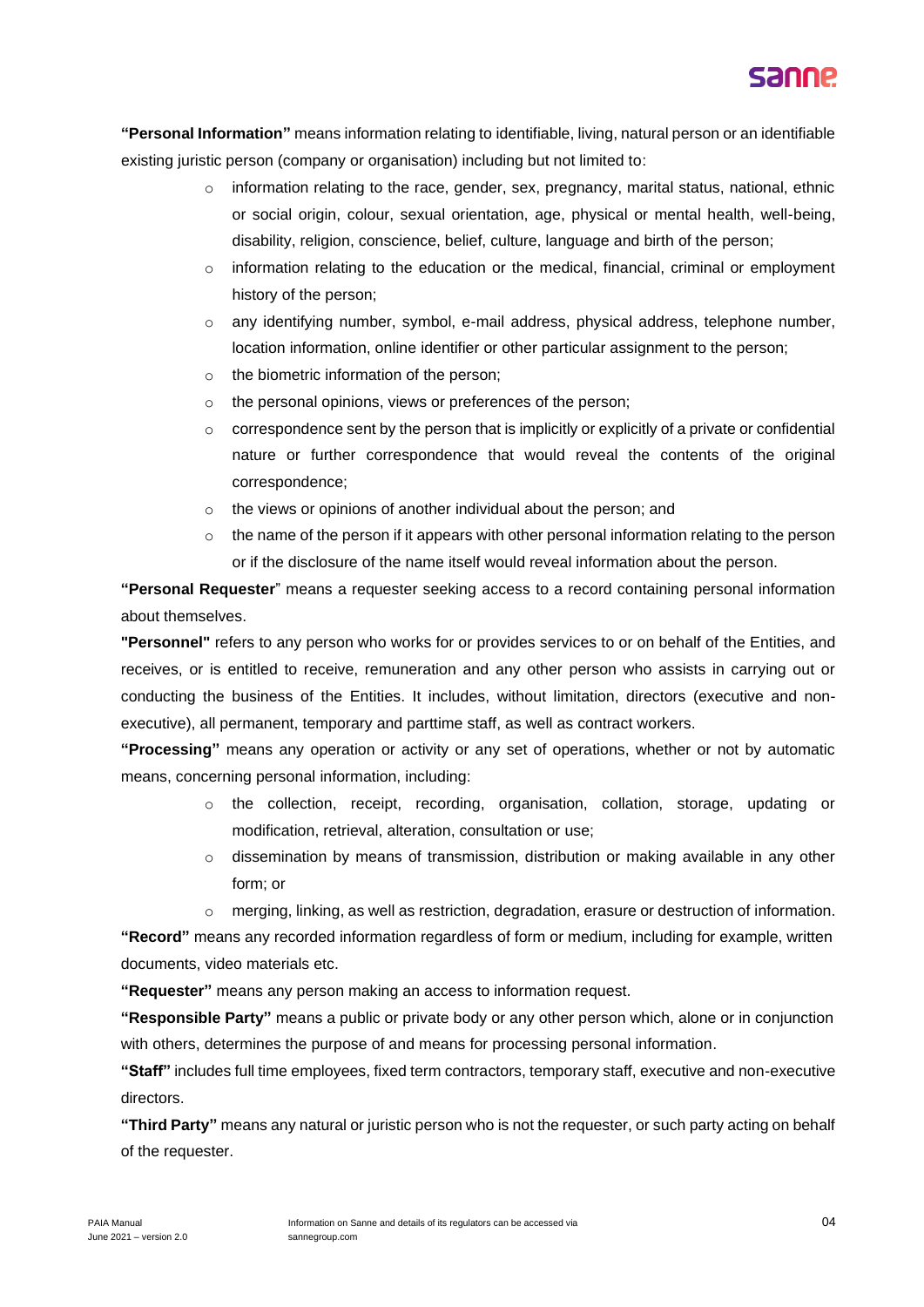

## **3. Contact Details: Information Officers**

All requests in terms of this Manual should be directed to the Information Officers and Deputy Information Officers:

## **Sanne Fund Services SA (Pty) Ltd:**

| <b>Physical Address:</b>    | 11 <sup>th</sup> Floor, Pier Place, |  |
|-----------------------------|-------------------------------------|--|
|                             | Heerengracht Street,                |  |
|                             | Foreshore,                          |  |
|                             | Cape Town,                          |  |
|                             | 8001                                |  |
| <b>Telephone:</b>           | +27 21 402 1600                     |  |
| Email:                      | SannePOPIA@sannegroup.com           |  |
| <b>Website:</b>             | https://www.sannegroup.com          |  |
| <b>Information Officer:</b> | Graeme Rate                         |  |
|                             |                                     |  |
| <b>Deputy Information</b>   | <b>Christine Pretorius</b>          |  |
| <b>Officers:</b>            | Ross Tonkin                         |  |
|                             |                                     |  |

## **Sanne Management Company (RF) (Pty) Ltd:**

| 11 <sup>th</sup> Floor, Pier Place, |  |
|-------------------------------------|--|
| Heerengracht Street,                |  |
| Foreshore,                          |  |
| Cape Town,                          |  |
| 8001                                |  |
| +27 21 402 1600                     |  |
| SannePOPIA@sannegroup.com           |  |
| http://snnmanco.com                 |  |
| Matthew Pykstra                     |  |
|                                     |  |
| <b>Christine Pretorius</b>          |  |
| Ross Tonkin                         |  |
|                                     |  |

## **4. Guidance**

PAIA grants a requester access to records of a private body, if the record is required for the exercise or protection of any rights, specifically around access to personal information rights as described in POPIA. If a public body lodges a request, the public body must be acting in the public interest.

Requests in terms of PAIA or POPIA shall be made in accordance with the prescribed procedures. An official guide has been compiled which contains information to assist a person wishing to exercise a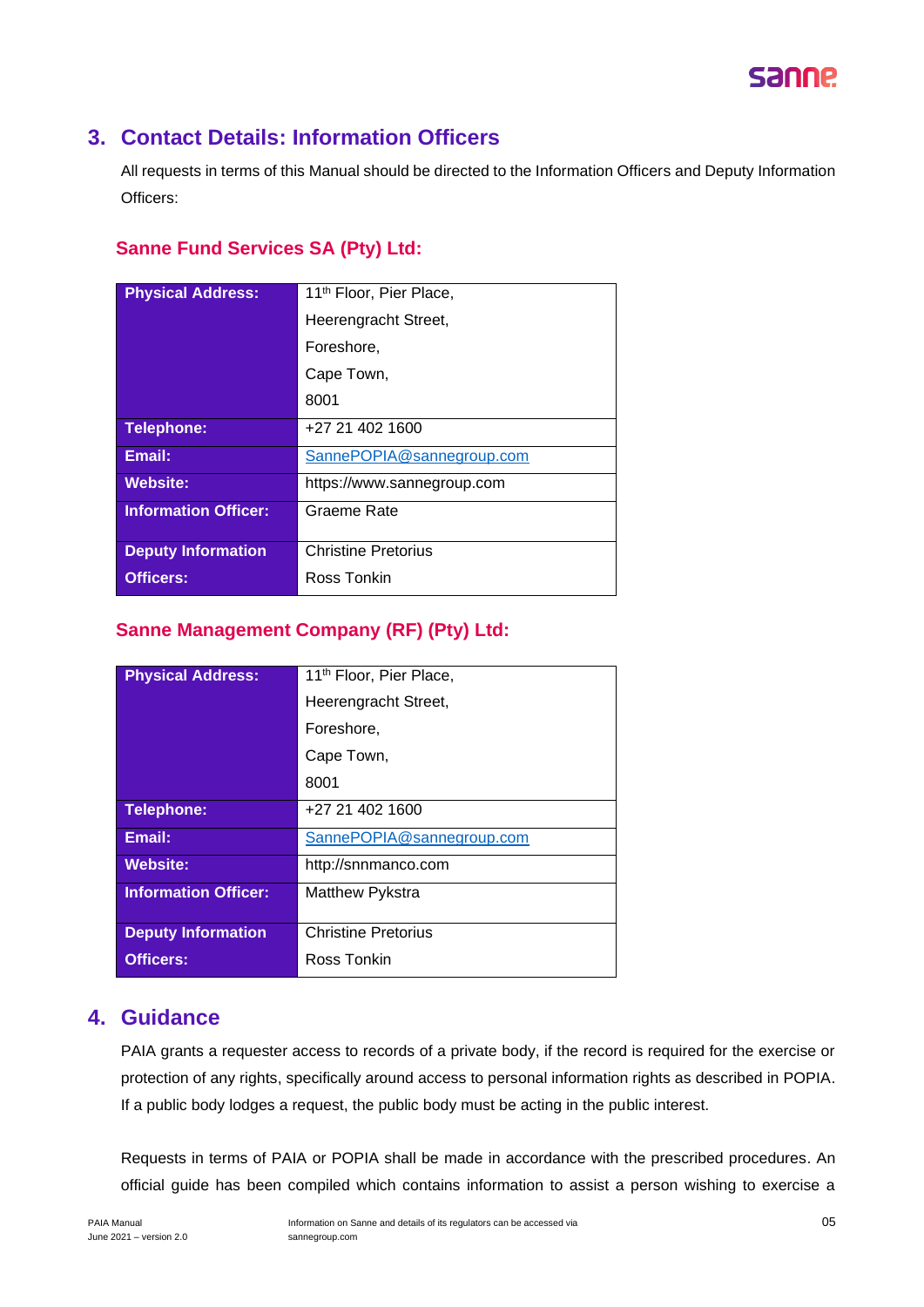# sanne

constitutional right of access to information in terms of PAIA and POPIA. This Guide in terms of section 10, compiled by the South African Human Rights Commission ("SAHRC"), is made available on the SAHRC website.

|           | <b>Information Regulator</b>       | South African Human Rights        |
|-----------|------------------------------------|-----------------------------------|
|           |                                    | Commission                        |
| Address:  | JD House, 27 Stiemens Street,      | 27 Stiemens Street, Braamfontein, |
|           | Braamfontein, Johannesburg,        | Johannesburg, 2001                |
|           | 2001                               |                                   |
|           | P.O. Box 31533, Braamfontein,      |                                   |
|           | Johannesburg, 2017                 |                                   |
| Telephone | +27 10 023 5207                    | +27 11 877 3600                   |
| Number:   |                                    |                                   |
| Website:  | https://www.justice.gov.za/inforeg | https://www.sahrc.org.za          |
| Email:    | inforeg@justice.gov.za             | tsebulela@sahrc.org.za            |

## **5. Types and Categories of Records**

## **5.1 Records available in terms of other legislation**

A requester may request access to information that is available in terms of other legislation, such as:

- o Basic Conditions of Employment Act, 75 of 1997
- o Collective Investment Schemes Control Act, 45 of 2002
- o Companies Act, 71 of 2008
- o Compensation for Occupational Injuries and Diseases Act, 130 of 1993
- o Consumer Protection Act, 68 of 2008
- o Employment Equity Act, 55 of 1998
- o Financial Advisory and Intermediaries Services Act, 37 of 2002
- o Financial Intelligence Centre Act, 38 of 2001
- o Financial Sector Regulations Act, 9 of 2017
- o Income Tax Act, 58 of 1962
- o Labour Relations Act, 66 of 1995
- o Occupational Health and Safety Act, 85 of 1993
- o Prevention of Organised Crime Act, 121 of 1998
- o Protection of Personal Information Act, 4 of 2013
- o Pension Funds Act, 24 of 1956
- o Skills Development Levies Act, 9 of 1999
- o Unemployment Insurance Act, 63 of 2001
- o Value Added Tax Act, 89 of 1991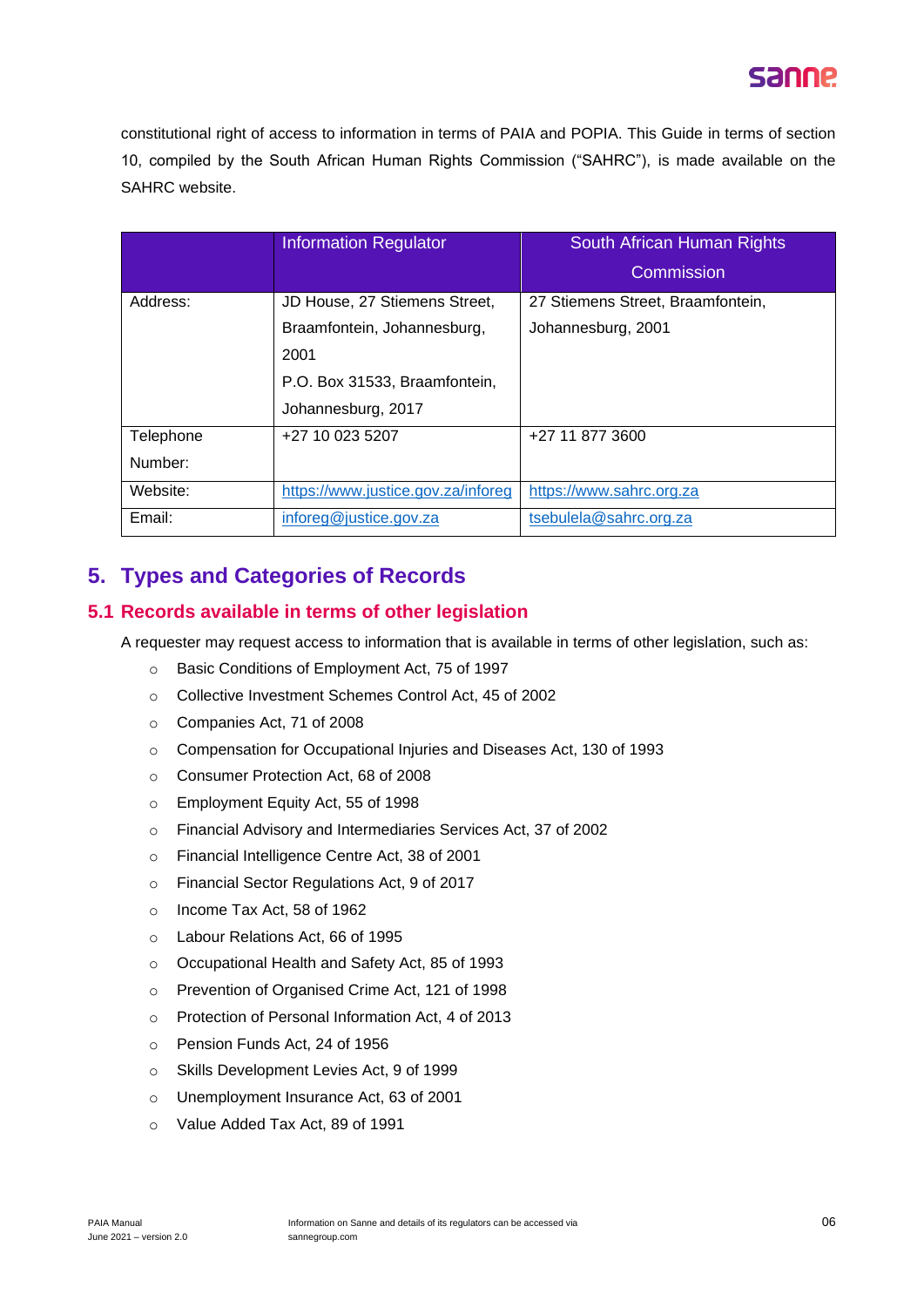

## **5.2 Categories of Records**

Below are the categories of records that are available for the purpose of PAIA, subject to grounds for refusal to the access thereof:

#### **Personnel Records**

Personal records include the following:

- o Personal records provided to the Entities by their personnel;
- o Records provided by a third party relating to the Entities personnel;
- $\circ$  Conditions of employment and other personnel-related contractual and quasi-legal records;
- o Internal evaluation records and other internal records;
- o Correspondence relating to personnel;
- o Training and development plans;
- o Payment records (and beneficiary payments), including banking details.

#### **Client Related Records**

Client records include the following:

- o Records provided to the Entities by the Client;
- o Records pertaining to the Client provided to the Entities by a Third Party acting for or on behalf of the Entities;
- o Records pertaining to the Client provided to the Entities by a third party;
- $\circ$  Records generated by or within the Entities relating to its clients, including transactional records.

#### **Private Body Records**

These records include, but are not limited to, the records which pertain to the various Entities own affairs:

These include:

- o Financial records;
- o Operational records;
- o Databases and Information technology;
- o Marketing records;
- o Administrative records, such as contracts and service level agreements;
- o Internal correspondence;
- o Products and Services records;
- o Statutory records;
- o Internal Policies and procedures;
- o Securities and equities;
- o Records held by officials of the Entities.

### **Other Party Records**

Records in the possession of or pertaining to other parties e.g. suppliers, subsidiaries/ holding/ sister companies, joint venture companies and service providers.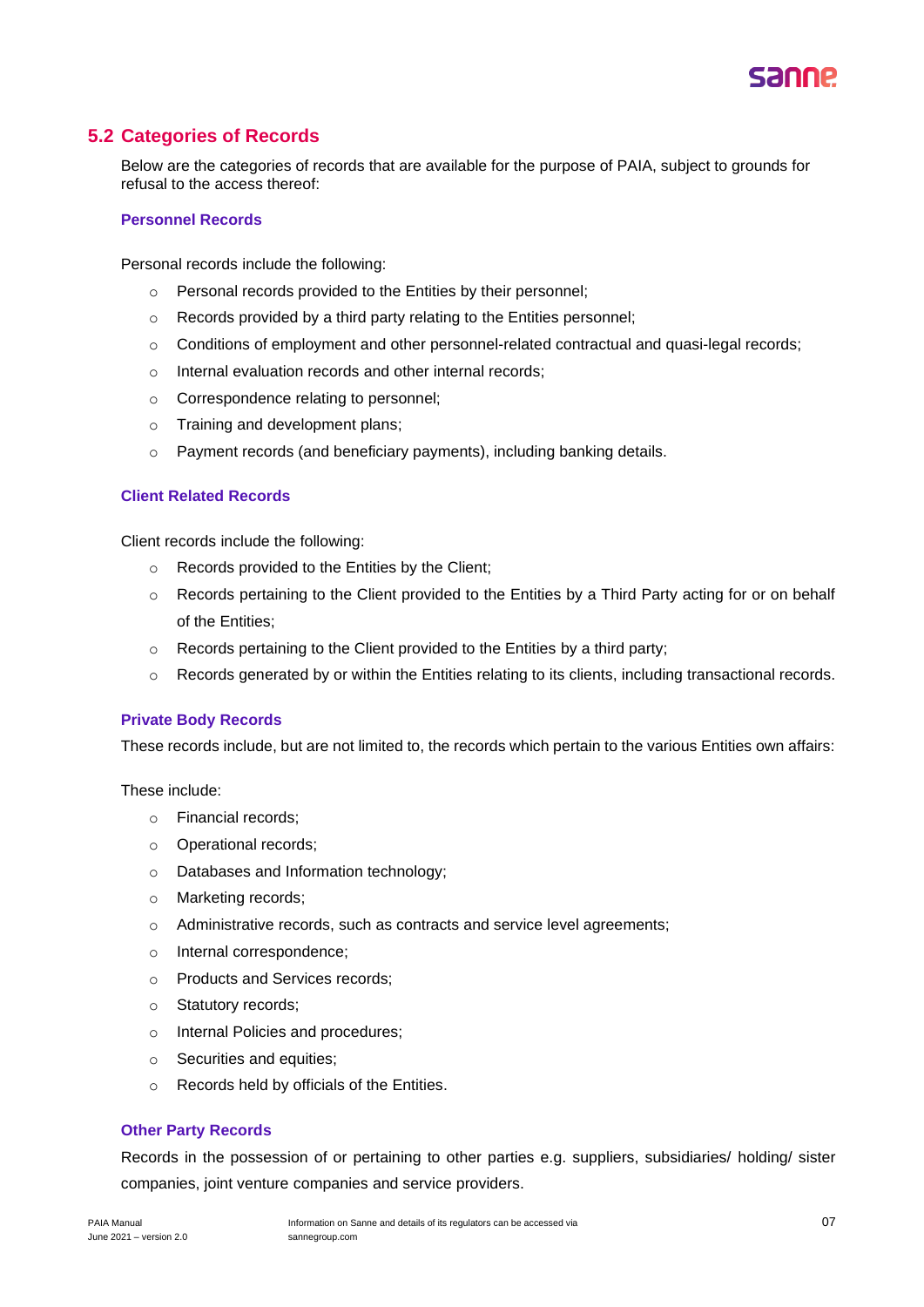

These include:

- $\circ$  Personnel, client or Entity records which are held by another party, as opposed to the records held by the Entities;
- o Records held by the Entities pertaining to other parties, including without limitation, financial records, correspondence, contractual records, records provided by the other party and records third parties have provided about contractors and suppliers.

## **6. Processing of Personal Information**

## **6.1 Purpose of Processing**

The Entities process the Personal Information under their care for the following purposes:

- In order to comply with their legal obligations under any statutory or regulatory requirements, or for the purpose of law enforcement.
- o Personal information is used in employment processes (recruitment, employee contracts, remuneration, disciplinary action, performance management, training etc).
- o Administration services for funds and products. This includes sharing Personal Information internally amongst the Entities for the efficient administration and/or servicing of client's investments and/or enforcement of agreements for such services.
- $\circ$  For the identification of Data Subjects when they interact with the Entities and for communicating with Data Subjects.
- o Keeping and maintaining of financial, client and operational records.
- o Using Personal Information to provide clients with marketing material such as the minimum disclosure documents.
- $\circ$  To meet the Entities responsibilities to clients, including sharing personal information with Third Parties which requires the information to process the client's instructions.
- $\circ$  To detect and prevent fraud, money laundering and financial crimes. This includes providing Personal Information to Third Parties who assist with the verification and screening of client information.
- o For the Entities to conduct their business, including general administration, financial and tax purposes, to transact with Third Parties, the management and auditing of the Entities systems and operations, health and safety purposes, to monitor access, secure and manage their premises, for business continuity and disaster recovery purposes.

## **6.2 Description of Data Subject and the Personal Information relating thereto**

The Entities may process information containing personal information about the following Data Subjects, including, but not limited to: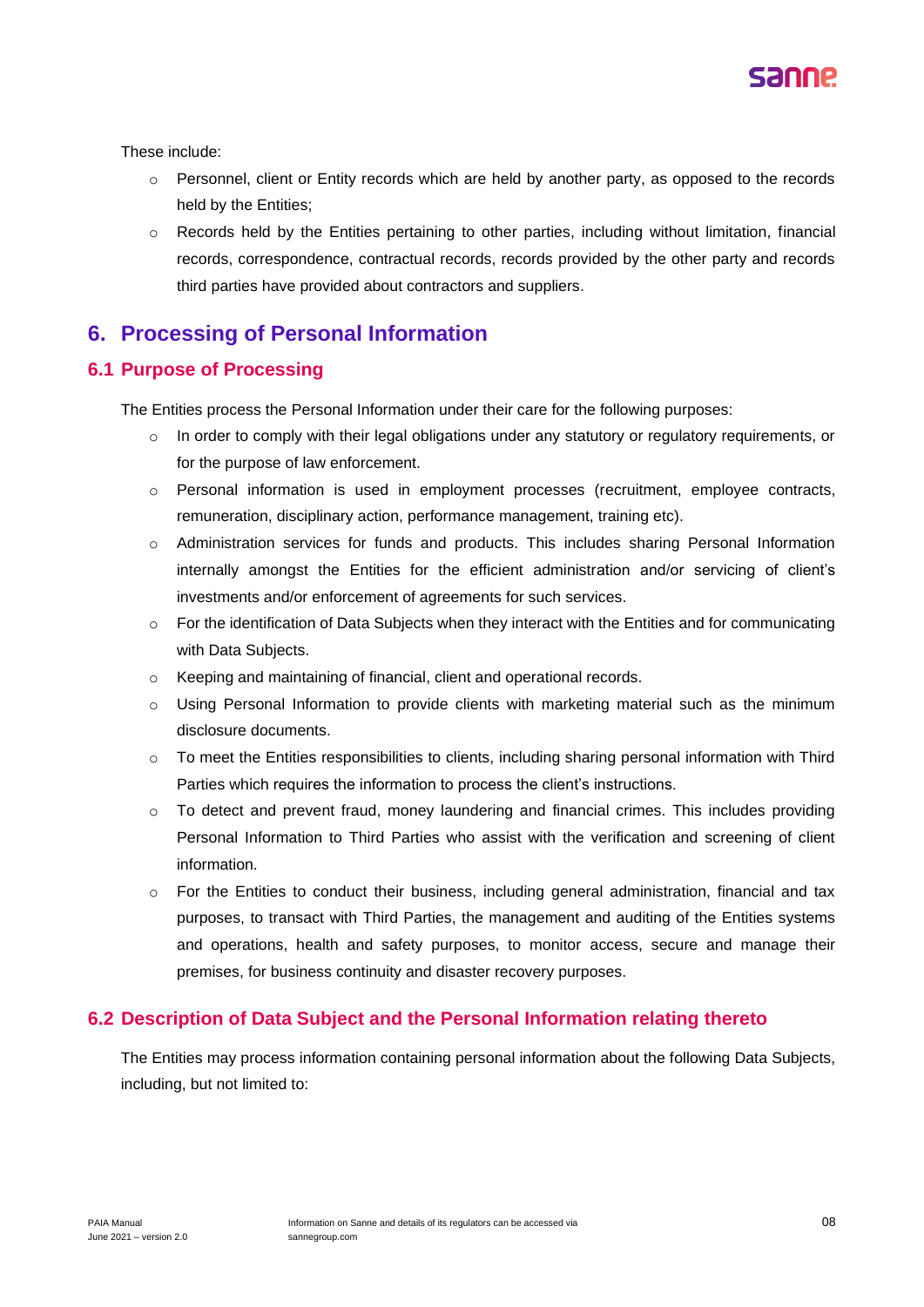# sanne.

| Data Subject                            | <b>Types of Personal Information Processed</b>                                                                                                                                                                                                                                                                                                                                                                                                                                                                                                                                                                                                                                                                                                                                                                               |  |
|-----------------------------------------|------------------------------------------------------------------------------------------------------------------------------------------------------------------------------------------------------------------------------------------------------------------------------------------------------------------------------------------------------------------------------------------------------------------------------------------------------------------------------------------------------------------------------------------------------------------------------------------------------------------------------------------------------------------------------------------------------------------------------------------------------------------------------------------------------------------------------|--|
| <b>Clients - Natural Persons</b>        | Full legal name, Surname, Physical and postal addresses, Date<br>of birth, Country of birth, South African identity number or other<br>identifying number e.g. passport number, Age, Marital status,<br>Nationality, Occupation, Telephone numbers, Email address,<br>Income Tax number and other tax related information, Financial<br>and Bank account information, Gender, Unique Identifiers, FICA<br>related information. May also include the personal information of<br>children, minors if they are listed as the clients or beneficiaries or<br>dependants.                                                                                                                                                                                                                                                         |  |
| Clients - Legal Entities                | Founding/incorporation documents, Registered Name, Trading<br>Name, Registration Number, Entity Type, Registered Address,<br>Business Address, Entities Ownership Structure, Contact details,<br>Industry of Entity, Financial and Bank account information, Tax<br>related information, VAT and Income Tax number; Unique<br>Identifiers, FICA related information of the entity and authorized<br>persons,<br>Authorised persons: Full Legal Name and Surnames, ID<br>Number/Passport Number, Gender, Date of Birth, Country of<br>Birth, Residential Address, Contact Details.<br>Ultimate Beneficial Owners/Trustees/ Beneficiaries/ Founder: Full<br>Legal Name and Surnames, ID Number/Passport Number,<br>Gender, Date of Birth, Country of Birth, Residential Address,<br>Contact Details, FICA related information. |  |
| Advisors, Brokers and<br>Intermediaries | License numbers, Registered name of business, Registration<br>number, Physical and Postal addresses, Contact details, Tax<br>related information, Financial and Bank account information,<br>FICA related information.                                                                                                                                                                                                                                                                                                                                                                                                                                                                                                                                                                                                       |  |
| Executors                               | Letters of Executorship, Physical and Postal Addresses, Contact<br>details, ID number, FICA related information.                                                                                                                                                                                                                                                                                                                                                                                                                                                                                                                                                                                                                                                                                                             |  |
| <b>Directors</b>                        | Full name and Surnames, Gender, Marital Status, Race, Age,<br>Language, Education information, Financial and Bank account<br>Information, Employment History, ID number, Physical and Postal<br>address, Contact details, Opinions, Criminal & Credit information,<br>FICA related information.                                                                                                                                                                                                                                                                                                                                                                                                                                                                                                                              |  |
| Employees and potential<br>employees    | Full name and Surname, ID number/Passport, Gender, Marital<br>Status, Race, Age, Date of Birth, Disability, Language, Education<br>information, Religious beliefs, Financial and Bank account<br>information; Employment History, Physical and Postal address,                                                                                                                                                                                                                                                                                                                                                                                                                                                                                                                                                               |  |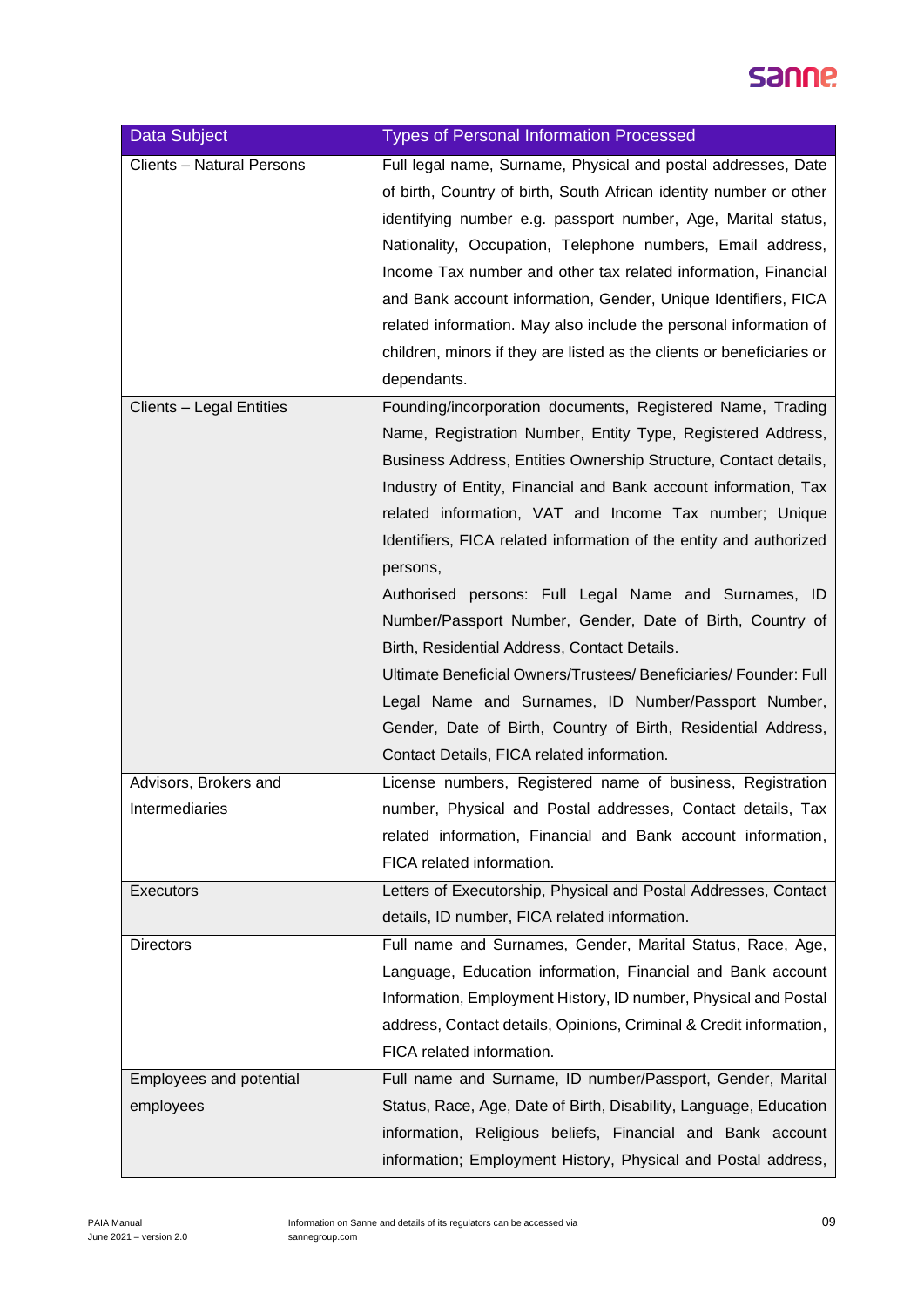

|                                 | Contact details, Criminal & Credit information, Background check   |  |
|---------------------------------|--------------------------------------------------------------------|--|
|                                 | information, fingerprints, CVs, Income Tax number, remuneration    |  |
|                                 | and benefit information, Health information, performance related   |  |
|                                 | information, disciplinary information, Next of kin (Name, Contact  |  |
|                                 | details, ID number), Beneficiaries / Dependents (Name, Contact     |  |
|                                 | details, ID number), Nationality, Car license number, Unique       |  |
|                                 | Identifiers.                                                       |  |
| Consultants/ Contractors        | Full name and Surname, Gender, Marital Status, Race, Age,          |  |
|                                 | Language, Education information, Financial and Bank account        |  |
|                                 | information, Employment History, ID number, Physical and Postal    |  |
|                                 | address, Contact details, Opinions, Criminal & Credit information, |  |
|                                 | Health and Disability information.                                 |  |
| Service providers, including    | Entities Full name and Registration number, Physical and Postal    |  |
| outsourced or hosting services, | addresses, Name and Contact Details of Contact person(s), VAT      |  |
| auditors, etc.                  | number, Income Tax number, Financial and Bank account              |  |
|                                 | information, Contractual agreements, FICA related information.     |  |

## **6.3 Recipients of Personal Information**

The Entities may supply Personal Information or records to the following recipients:

- $\circ$  Personal Information may be shared by various Sanne Group entities for the purpose of providing the product and services to clients and employees.
- o Statutory oversight bodies, regulators, judicial commissions or Enforcement agencies.
- o Personal Information provided to Third Parties to fulfil our contractual obligations, or for any other legal obligations we might have.
- o Brokers, Prime Brokers, Consultants, Intermediaries, Trustees and Custodians, and Administrators.
- o South African Revenue Services, or another similar authority.
- o Auditing and Accounting Bodies (Internal and External).
- o Medical aid companies.
- o IT, Information systems and security.
- o Banking/Trading and Transaction services.
- o Recruitment and employment services.
- o Third parties with whom the Entities have a contractual relationship for the retention of data (for example, a Third-Party storing facility).
- o Anyone making a successful application for access in terms of PAIA.

## **6.4 Planned Transborder Flows of Personal Information**

The Entities may transfer Personal Information outside the borders of South Africa but may only do so subject to the provisions and requirements of POPIA. Sanne Group is an international business and located in different jurisdictional locations. As a result, Personal Information of Clients, employees or other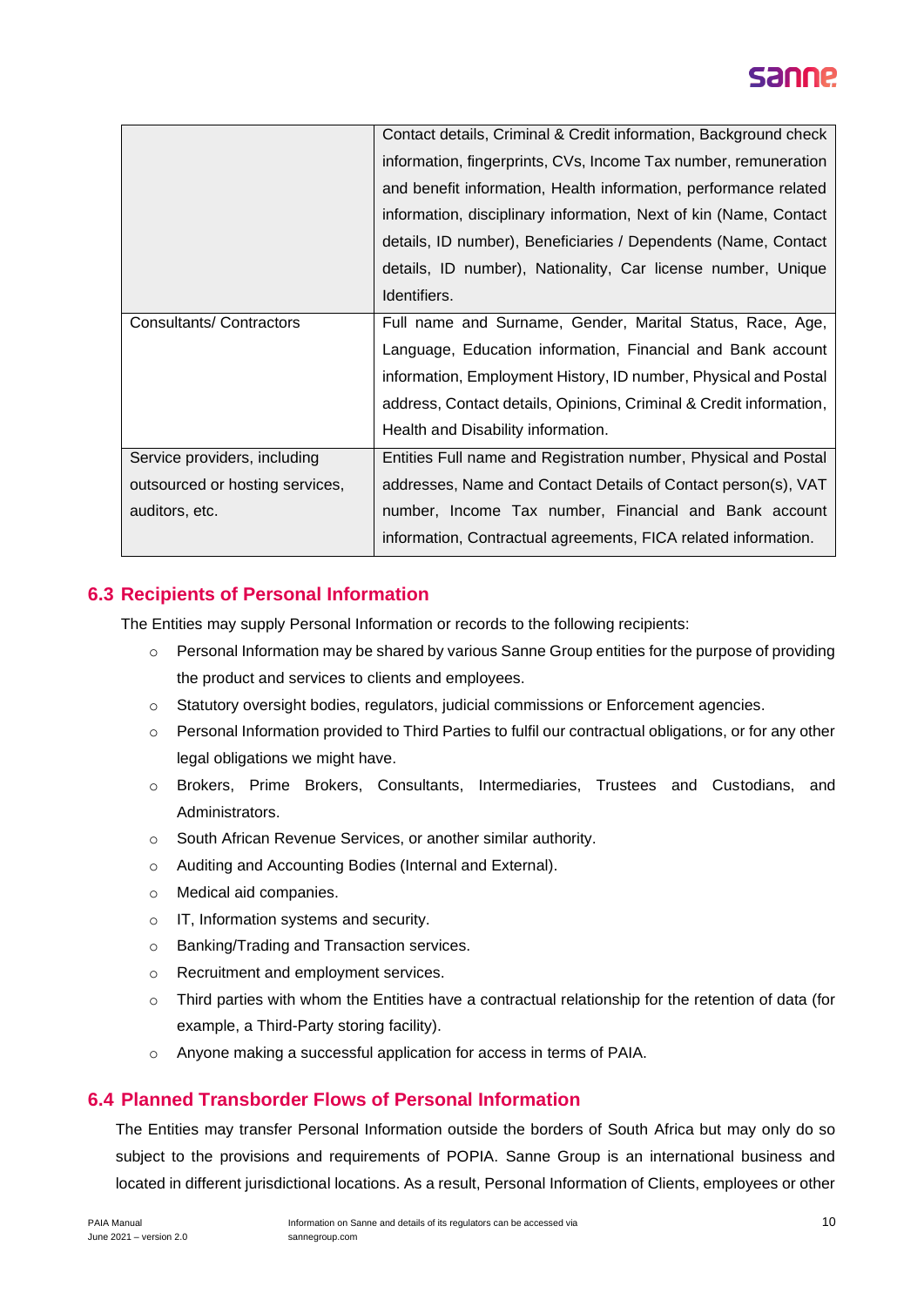

Data Subjects may be transferred into South Africa for processing, following which it is transferred back to the country of origin. In such instances Sanne will ensure that sufficient legislation or agreements are in place for the information to remain adequately protected. All Entities are required to abide by the Sanne Group Privacy Policy, procedures and guidelines for privacy and data protection, including any statutory or regulatory requirements in these jurisdictions.

## **6.5 Information Security**

The Entities takes extensive information security measures to protect the confidentiality, integrity and availability of Personal Information that they process. These measures include:

- o Identity and biometric access management.
- o Network Security and Secure remote working.
- o Viruses and other malware protection.
- o Encryption of laptops and blocking of USB ports.
- o IT disaster recovery and backup procedures.
- o Physical and Environmental security controls.
- o Training and awareness initiatives.
- o Cyber Security monitoring.

## **7. Request Procedure to Access Information**

If you wish to obtain access to a record pursuant to this manual, the following procedure as set out below should be followed.

- 1. Submit a request form contained in Annexure A for the attention of the appropriate Information Officers to the address or electronic mail address provided in this manual.
- 2. The Requester must provide sufficient details to enable us to identify the record and the requester. The Requester should also indicate if he/she wishes to be informed in any manner and state the necessary particulars to be informed.
- 3. The requester must identify the right that he/she wish to protect or exercise and provide an explanation of why the requested record is required for the exercise or protection of that right.
- 4. If a request is made on behalf of another person, the requester must then submit proof of the capacity in which the requester is making the request to the satisfaction of the Information Officer.
- 5. Pay a non-refundable fee of R50.00 + VAT at our offices or request our banking details. If you are an employee or an ex-employee requesting access to your personal information, then you do not have to pay this fee.
- 6. The Information Officer will assess the request and advise the requester of the decision in writing, no more than 30 calendar days after we receive your request, unless the request contains considerations that are of such a nature that an extension of the 30-days is necessitated.
- 7. Where an extension of the 30-day time limit id required, the Requester must be notified, together with reasons explaining why such an extension is necessary.
- 8. The information, if granted, will be supplied to the Requester in a format applicable to the request. If declined the Requestor will be notified in writing and will be provided with the reason for the decision.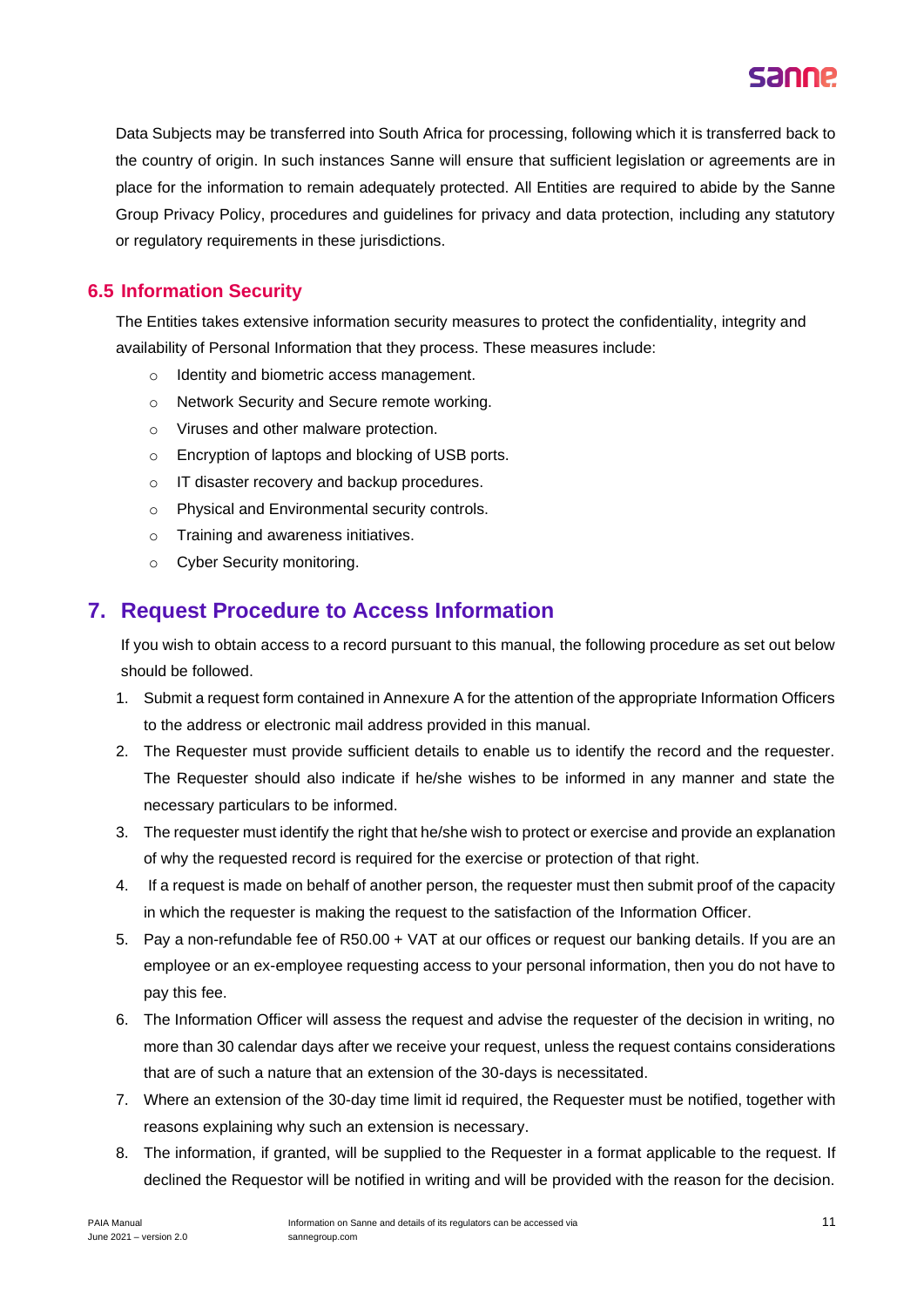- 9. If an individual is unable to complete the prescribed form because of illiteracy or disability, such a person may make the request orally.
- 10. If the request pertains to a Third Party, the Information Officer must take all reasonable steps to inform the Third Party of the request within 21-days of receipt of the request. The Third Party may within 21 days thereafter either make representation as to why the request should be denied or grant written consent to the disclosure. The third party may lodge a complaint to the Information Regulator or an application with a court against the decision within 30 days after notice is given, after which the requester will be given access to the record after the expiry of the 30-day period.

## **8. Prescribed Fees**

In terms of PAIA there are two fees, namely,

- $\circ$  A request fee, which will be a standard non-refundable administration fee, payable prior to the request being considered; and
- $\circ$  An access fee, payable when access is granted, which must be calculated by taking into account reproduction costs, search and preparation time and cost, as well as postal cost.

A Requester who seeks access containing Personal Information about the Requester is not required to pay the request fee. The Information Officer must notify the Requester by notice, requiring the Requester to pay the prescribed fee (if any) before further processing of the request. The Information Officer may withhold a record until the Requester has paid the fee.

A requestor is required to pay the prescribed fees (R50.00) before a request will be processed. If the preparation of the record requested requires more than the prescribed hours (six), a deposit shall be paid (of not more than one third of the access fee which would be payable if the request were granted). A requestor may lodge an application with a court against the tender/payment of the request fee and/or deposit. For a complete fee schedule please visit the South African Human Rights Commission at [www.sahrc.co.za.](http://www.sahrc.co.za/)

## **9. Rights of Access and Refusal**

## **9.1 Your right of access to information**

PAIA entitles you to have access to our records, if

- o Access is needed to exercise or protect any of your rights.
- o You apply for access according to the procedure set out in this manual.
- o The Entities do not have grounds for refusing you access.

## **9.2 Grounds for Refusal**

The main grounds for the Entities to refuse a request for information relates to:

- o The record would unreasonably disclose Personal Information about a natural person, including a deceased individual (unless that third party or a representative of the deceased gives written permission for access).
- o Protection of the commercial information if the record contains: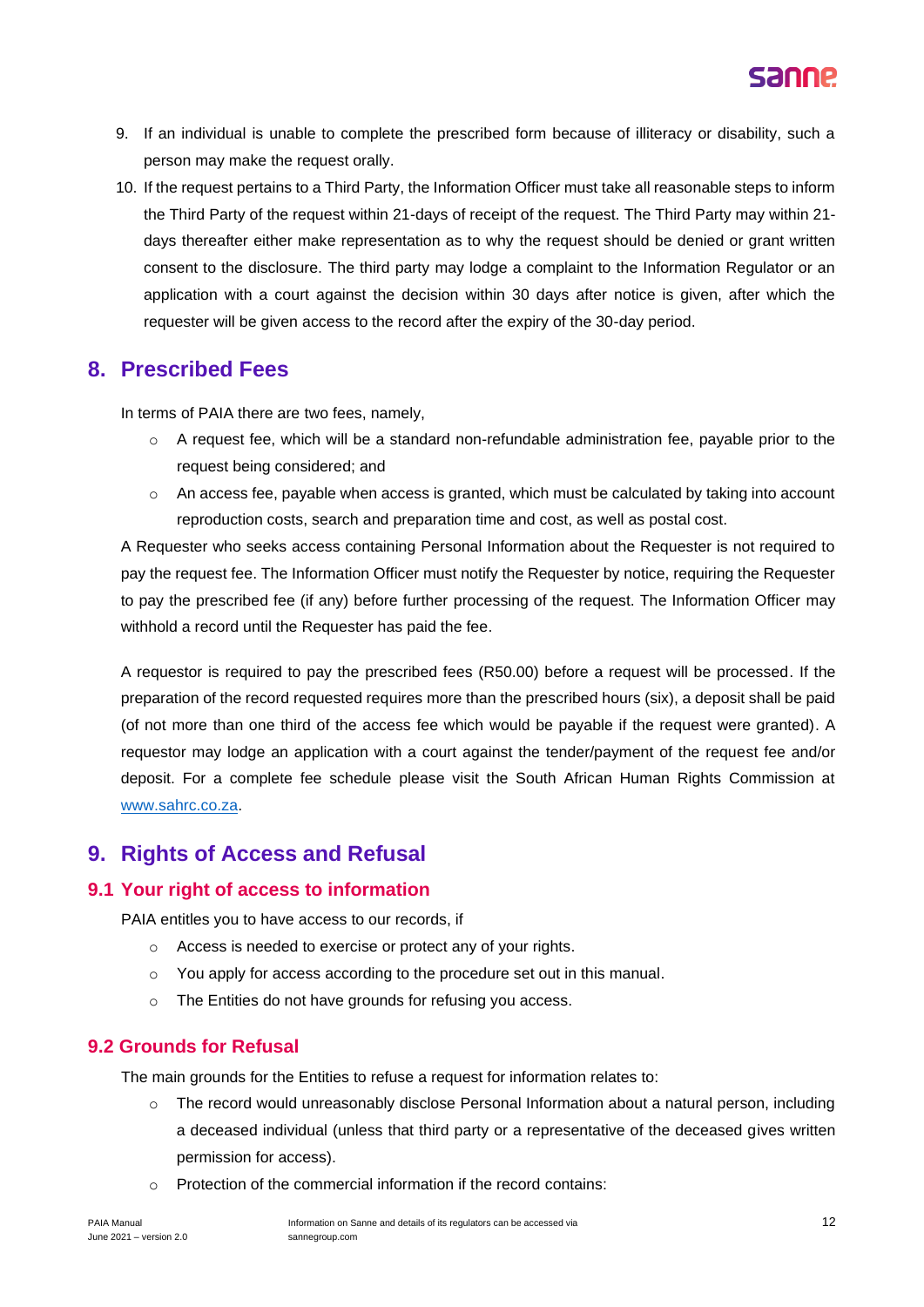

- trade secrets, or
- financial, commercial, scientific or technical information, or
- information disclosed in confidence, which could put the Entity at a disadvantage in a negotiation or commercial competition.
- $\circ$  Access would put us in breach of a duty of confidence which we owe to a third party (unless that third party gives written permission for access).
- o Mandatory protection of the safety of individuals and the protection of property.
- o Protection of the records which could be regarded as privileged in legal proceedings.
- $\circ$  Request for information that is not legitimate, trivial or nuisance, or which involve an unreasonable diversion of resources shall be refused.

## **10.Remedies available when an institution refuses a request for**

## **information**

## **10.1 Internal Remedies**

The Entities does not have internal appeal procedures. Therefore, the decision made by the Information Officer is final. Requesters who are dissatisfied with a decision of the Information Officer will have to exercise external remedies at their disposal.

## **10.2 External Remedies**

The Requester may submit a complaint in writing to the Information Regulator, within 180 days of the decision, alleging that the decision was not in compliance with the provisions of PAIA. The Information Regulator will investigate the complaint and reach a decision - which may include a decision to investigate, to take no further action or to refer the complaint to the Enforcement Committee established in terms of POPIA. The Information Regulator may serve an enforcement notice confirming, amending or setting aside the impugned decision, which must be accompanied by reasons.

The Requester that is dissatisfied with the Information Officers refusal to disclose may, within 30-days of notification of the decision, apply to the Constitutional Court, the High Court or another court of similar status for relief.

## **11.Availability of the Manual**

This manual will be available on the relevant websites of the Entities as detailed in paragraph 3 above. This manual is also available for inspection, free of charge, at the offices of Sanne.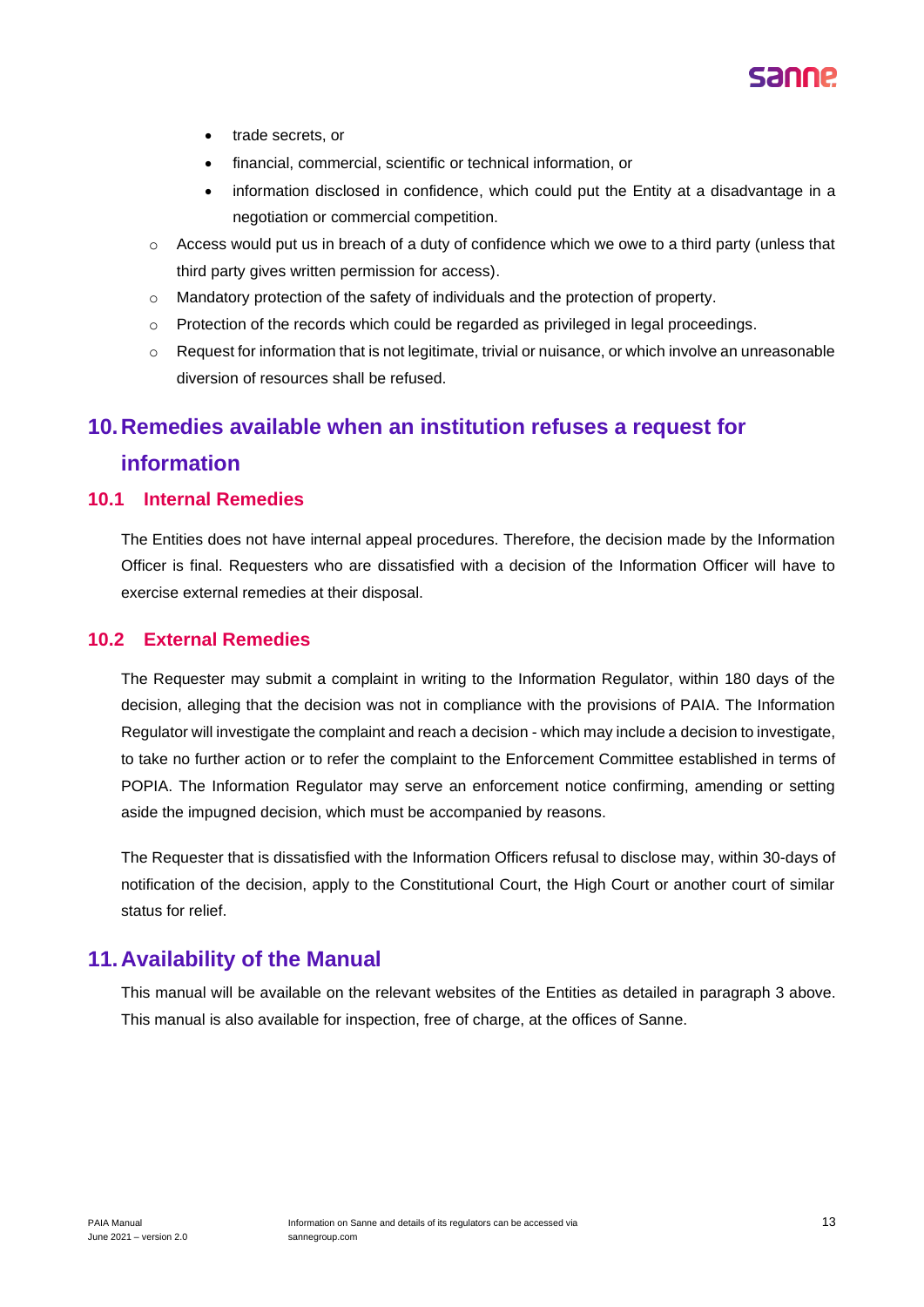

## **12.Document Version Control**

| Version | <b>Date</b> | <b>Name</b>                | <b>Role</b>               | Summary of changes                   |
|---------|-------------|----------------------------|---------------------------|--------------------------------------|
| 1.0     | 11/10/2017  | Karen Hiss                 | <b>Company Secretary</b>  | Initial drafting                     |
| 2.0     | 22/06/2021  | <b>Christine Pretorius</b> | <b>Head of Compliance</b> | Amendments and<br>POPIA requirements |
|         |             |                            |                           | added                                |

**Annexure "A"**

## **FORM C**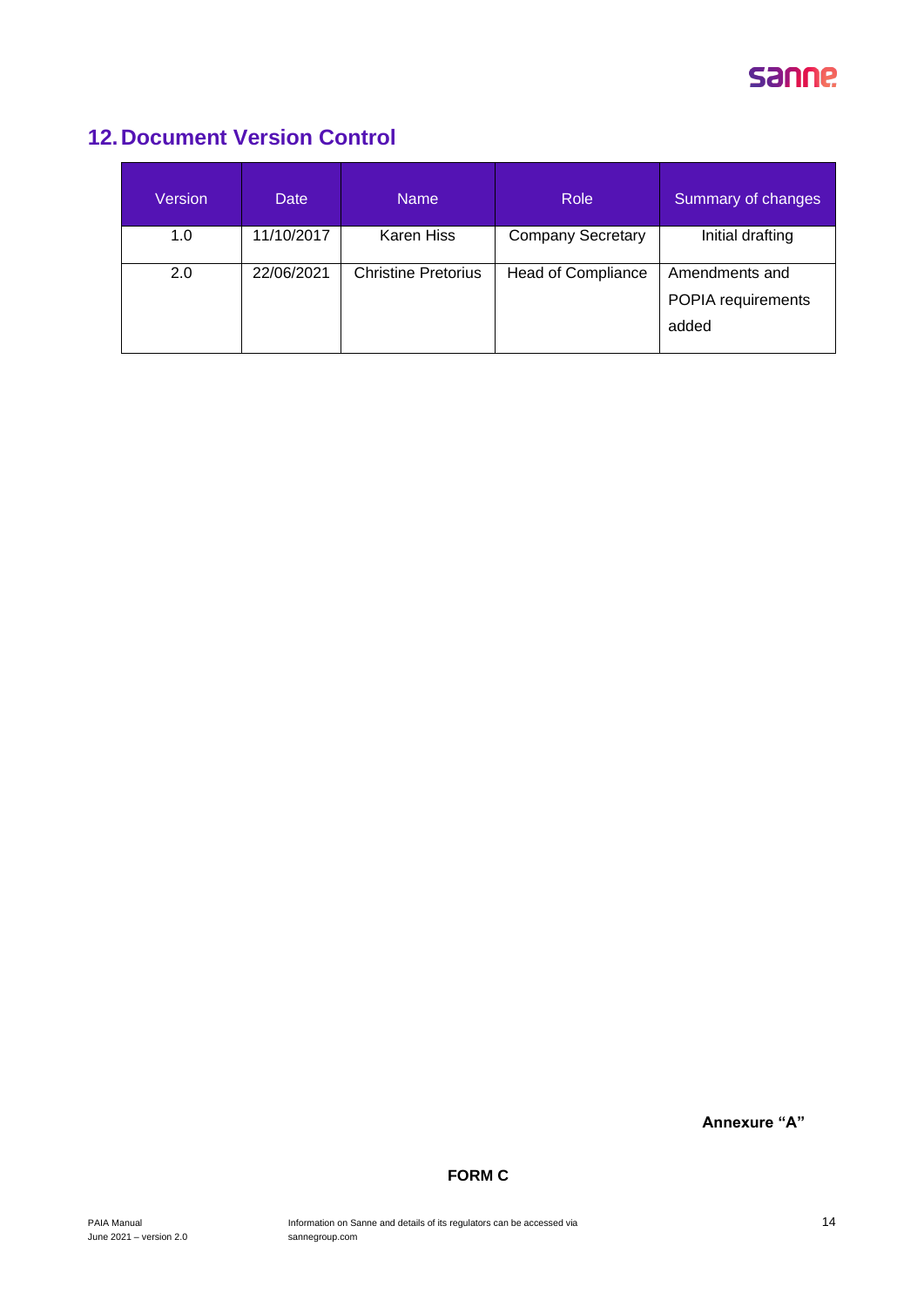

## **REQUEST FOR ACCESS TO RECORD OF PRIVATE BODY**

(Section 53 (1) of the Promotion of Access to Information Act, 2000 (Act No. 2 of 2000)) [Regulation 10]

| A. Particulars of private body |
|--------------------------------|
| The Head:                      |
|                                |
|                                |
|                                |

## B. Particulars of person requesting access to the record

- The particulars of the person who requests access to the record must be given below.  $\triangleright$
- $\triangleright$ The address and/or fax number in the Republic to which the information is to be sent must be given
- Proof of the capacity in which the request is made, if applicable, must be attached.

#### Particulars of person on whose behalf request is made

This section must be completed ONLY if a request for information is made on behalf of another  $\triangleright$ person

#### **Particulars of record** n.

Provide full particulars of the record to which access is requested, including the reference  $\overline{a}$ number if that is known to you, to enable the record to be located.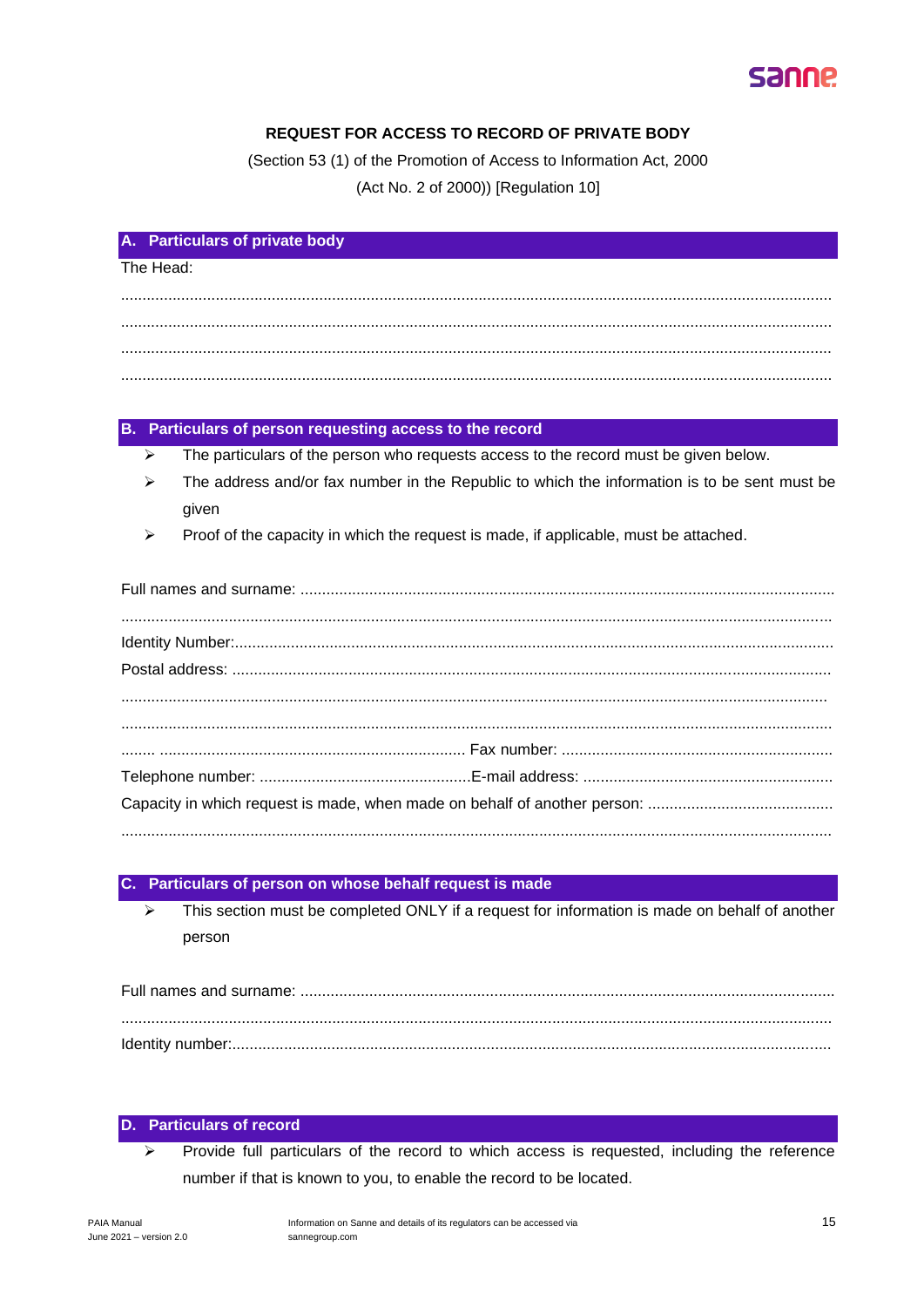

 $\triangleright$  If the provided space is inadequate, please continue on a separate folio and attach it to this form. The requester must sign all the additional folios.

#### **E. Fees**

- $\triangleright$  A request for access to a record, other than a record containing personal information about yourself, will be processed only after a request fee has been paid
- $\triangleright$  You will be notified of the amount required to be paid as the request fee.
- $\triangleright$  The fee payable for access to a record depends on the form in which access is required and the reasonable time required to search for and prepare a record
- $\triangleright$  If you qualify for exemption of the payment of any fee, please state the reason for exemption

Reason for exemption from payment of fees: ............................................................................................. ..................................................................................................................................................................... .....................................................................................................................................................................

#### **Form of access to record**

 $\triangleright$  If you are prevented by a disability to read, view or listen to the record in the form of access provided for in 1 to 4 hereunder, state your disability and indicate in which form the record is required.

Disability: ..................................................................................................................................................... ..................................................................................................................................................................... Form in which record is required: ................................................................................................................ .....................................................................................................................................................................

Mark the appropriate box with an X. Notes: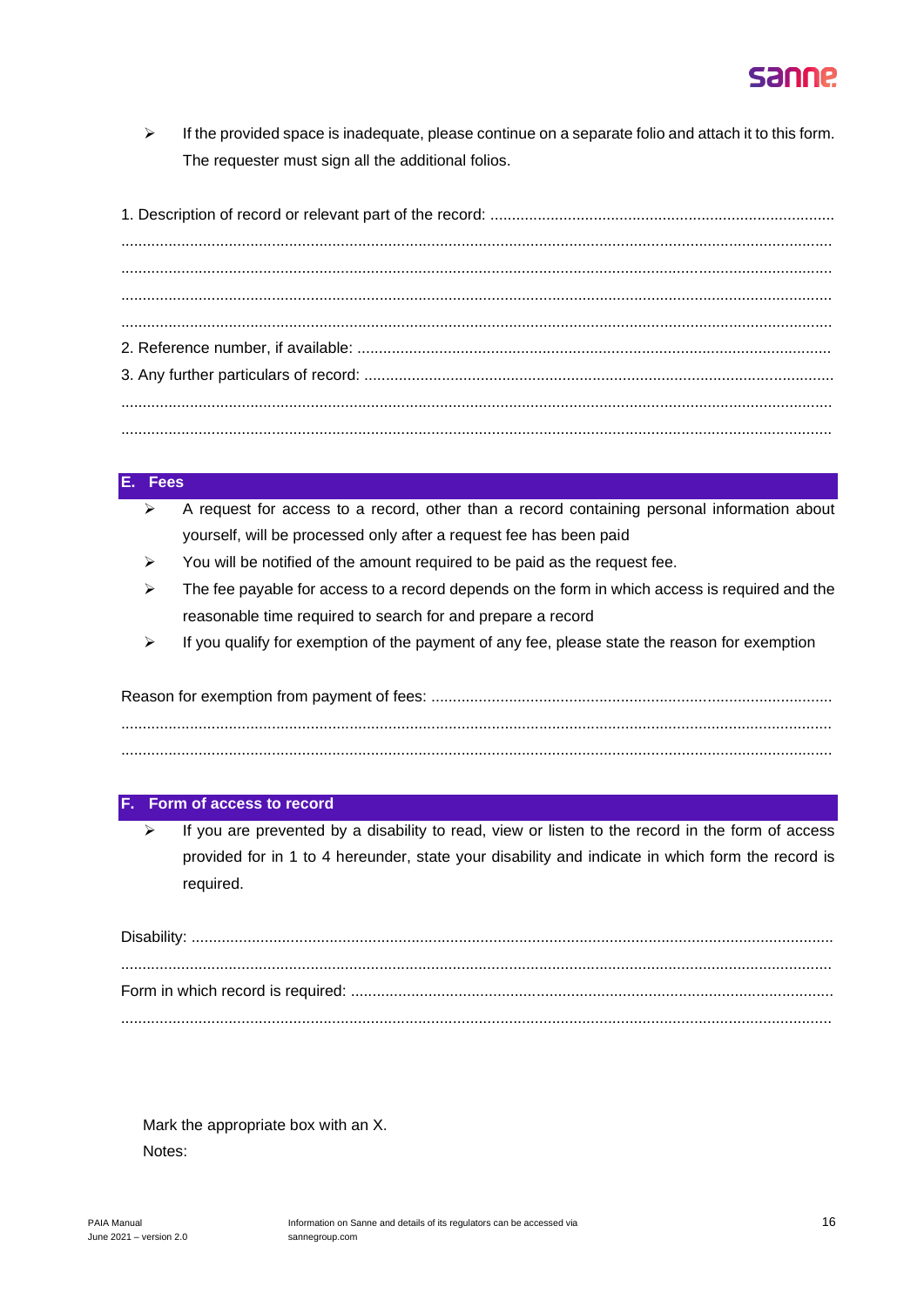

- ➢ Compliance with your request in the specified form may depend on the form in which the record is available.
- ➢ Access in the form requested may be refused in certain circumstances. In such a case you will be informed if access will be granted in another form.
- $\triangleright$  The fee payable for access to the record, if any, will be determined partly by the form in which access is requested.

#### **1. If the record is in written or printed form:**

| --<br>reci<br>ำท∨<br>™∪<br>м<br>. | record<br>$  -$<br>ال<br>люл<br>____ |
|-----------------------------------|--------------------------------------|

### **2. If record consists of visual images (this includes photographs, slides, video recordings,**

#### **computer-generated images, sketches, etc.):**

| images<br>View<br>me | ∠ımaɑes*<br>.nr<br>TN <sub>e</sub><br>ΩТ<br>$\mathbf{v}$ | .<br>∠ımaαes*<br>me<br>OL<br>18631101 |
|----------------------|----------------------------------------------------------|---------------------------------------|
|----------------------|----------------------------------------------------------|---------------------------------------|

#### **3. If record consists of recorded words or information which can be reproduced in sound:**

| Listen to the soundtrack (audio cassette) | Transcript of soundtrack* (written or printed |  |
|-------------------------------------------|-----------------------------------------------|--|
|                                           | document)                                     |  |

#### **4. If record is held on computer or in an electronic or machine-readable form:**

|                                                                                     | Printed copy of record* |  | Printed copy of                                      |  | Copy in computer readable |  |           |
|-------------------------------------------------------------------------------------|-------------------------|--|------------------------------------------------------|--|---------------------------|--|-----------|
|                                                                                     |                         |  | information derived from<br>form* (USB drive/online) |  |                           |  |           |
|                                                                                     |                         |  | the record*                                          |  |                           |  |           |
| *If you requested a copy or transcription of a record (above), do you wish the copy |                         |  |                                                      |  |                           |  | <b>No</b> |
| or transcription to be posted to you? Postage is payable.                           |                         |  |                                                      |  |                           |  |           |

### **G. Particulars of right to be exercised or protected**

➢ If the provided space is inadequate, please continue on a separate folio and attach it to this form. The requester must sign all the additional folios.

| 2. Explain why the record requested is required for the exercise or protection of the aforementioned |
|------------------------------------------------------------------------------------------------------|
|                                                                                                      |
|                                                                                                      |

### **H. Notice of decision regarding request for access**